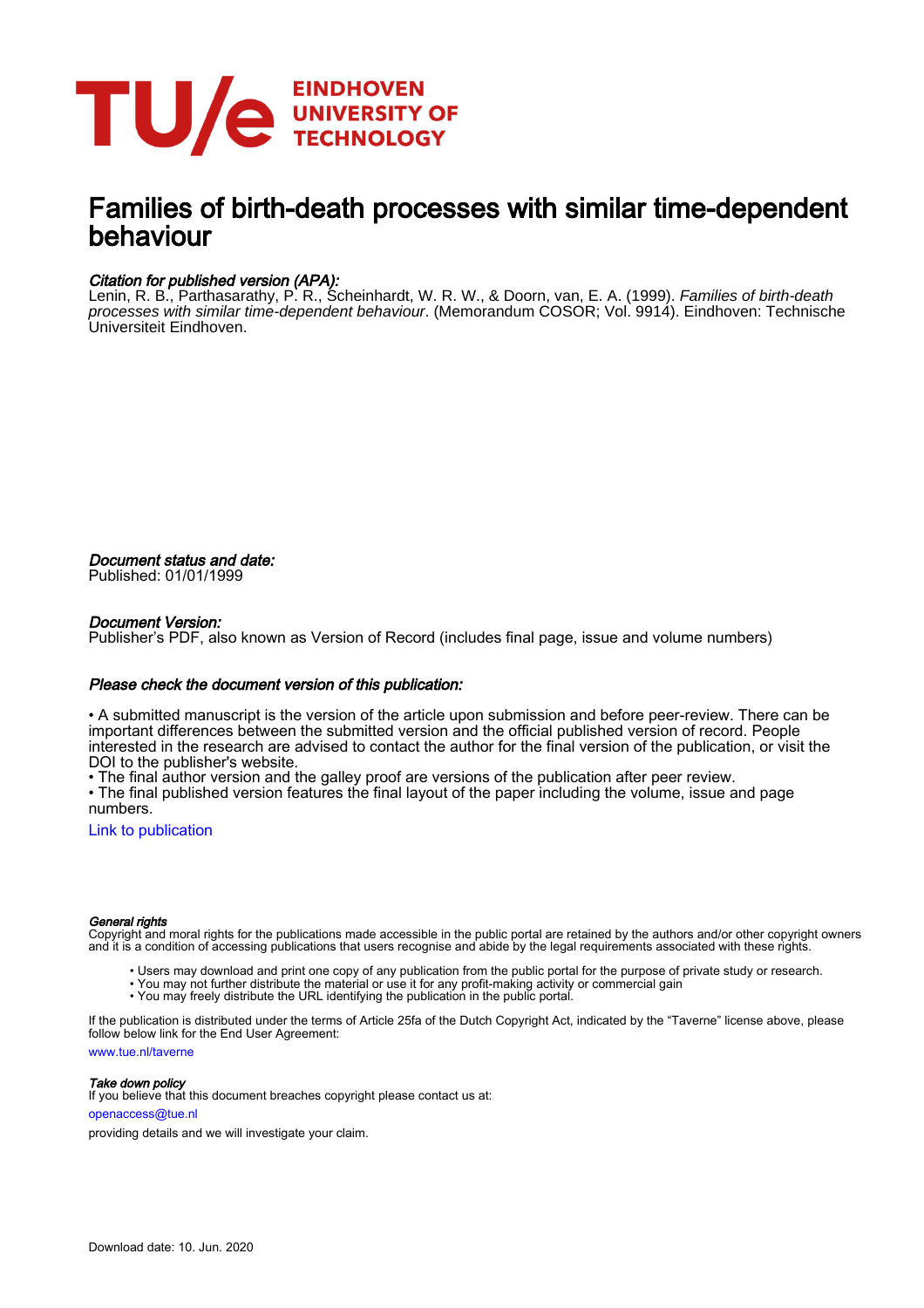

## **Department of Mathematics and Computing Sciences**

Memorandum COSOR 99-14

**Families of birth-death processes with similar time-dependent behaviour** 

 $\bar{z}$ 

R.B. Lenin P.R. Parthasarathy W.R.W. Scheinhardt E.A. van Doom

ù.

Eindhoven, August 1999 The Netherlands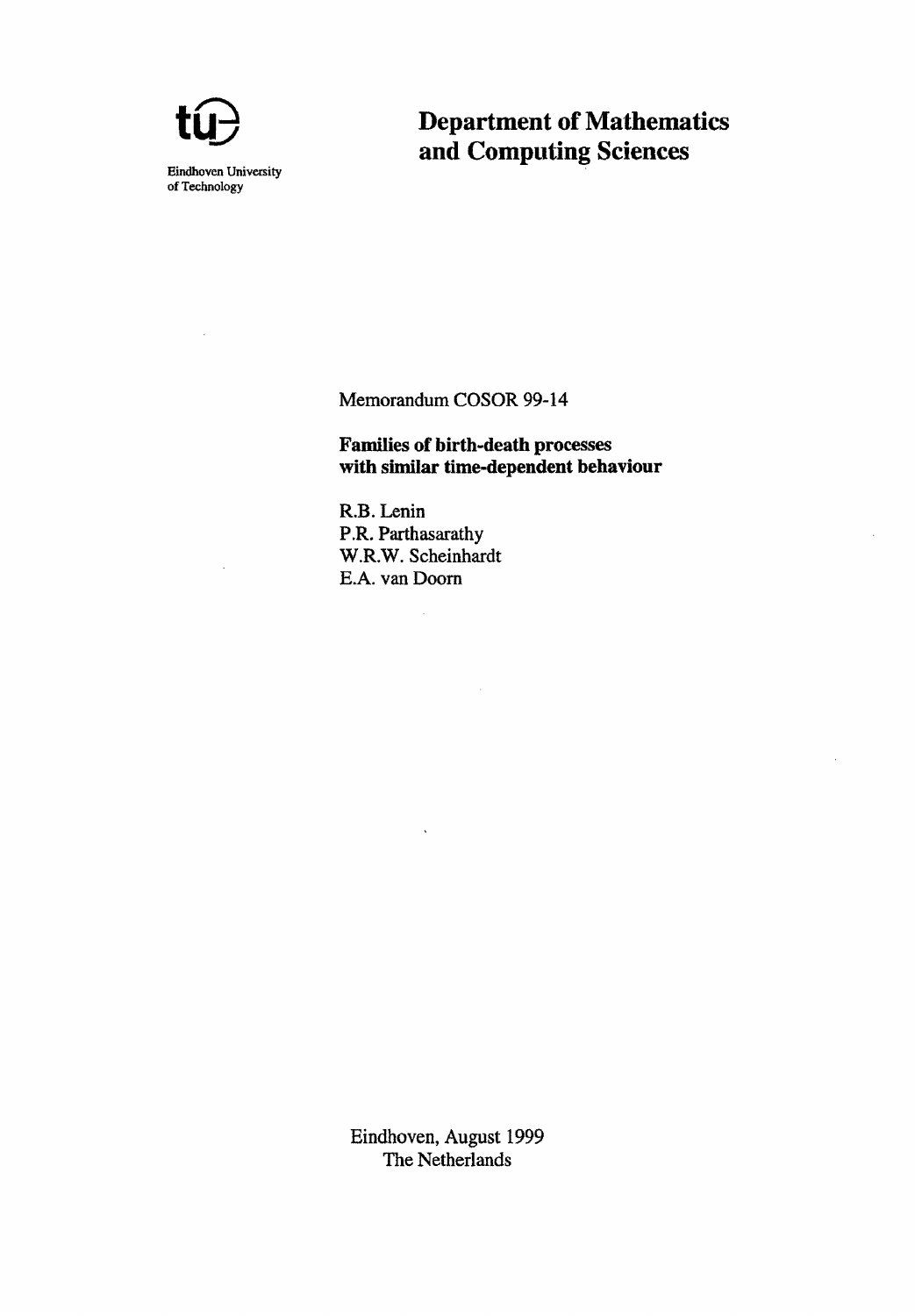# Families of birth-death processes with similar time-dependent behaviour

R.B. Lenin\*, P.R. Parthasarathy<sup>†</sup>, W.R.W. Scheinhardt<sup>‡</sup>, E.A. van Doorn\*

\* Faculty of Mathematical Sciences University of Twente P.O. Box 217, 7500 AE Enschede, The Netherlands E-mail: {r.b.lenin.e.a.vandoorn}@math.utwente.nl

> t Department of Mathematics Indian Institute of Technology, Madras Chennai 600 036, India E-mail: prp@paUava.iitm.ernet.in

<sup>‡</sup> Department of Mathematics and Computing Science Eindhoven University of Technology P.O. Box 513, 5600 MB Eindhoven, The Netherlands E-mail: werner@win.tue.nl

Abstract: We consider birth-death processes taking values in  $\mathcal{N} \equiv \{0, 1, \ldots\}$ , but allow the death rate in state 0 to be positive, so that escape from  $N$  is possible. Two such processes with transition functions  $\{p_{ij}(t)\}\$  and  $\{\tilde{p}_{ij}(t)\}\$  are said to be *similar* if, for all  $i, j \in \mathcal{N}$ , there are constants  $c_{ij}$  such that  $\tilde{p}_{ij}(t) = c_{ij}p_{ij}(t)$  for all  $t \geq 0$ . We determine conditions on the birth and death rates of a birth-death process for the process to be a member of a family of similar processes, and we identify the members of such a family.

*Keywords and phrases:* chain sequence, transient behaviour, transition function

*1991 Mathematics Subject Classification: 60J80*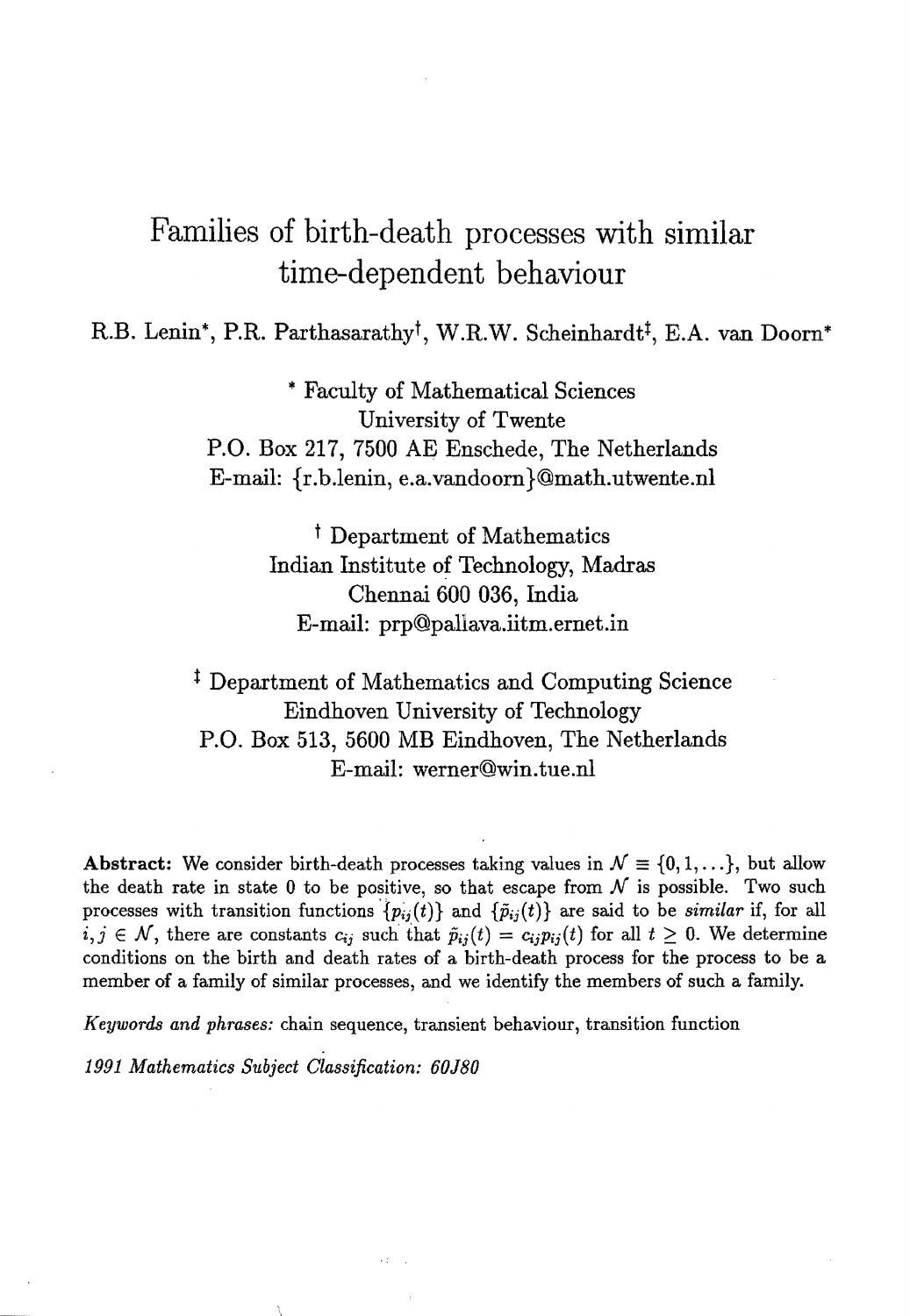## **1 Introduction**

In this paper a *birth-death process*  $\mathcal{X} \equiv \{X(t), t \geq 0\}$ , say, will always be a process taking values in  $\mathcal{N} \equiv \{0, 1, ...\}$  with birth rates  $\{\lambda_n, n \in \mathcal{N}\}\$  and death rates  $\{\mu_n, n \in \mathcal{N}\}\$ , all strictly positive except  $\mu_0$ , which might be equal to 0. When  $\mu_0 = 0$  the process is irreducible, but when  $\mu_0 > 0$  the process may escape from N, via 0, to an absorbing state  $-1$ .

The q-matrix of transition rates of  $\mathcal{X}$ , restricted to the states in  $\mathcal{N}$ , will be denoted by  $Q \equiv (q_{ij}, i, j \in \mathcal{N})$ , so that

$$
Q = \begin{pmatrix} -(\lambda_0 + \mu_0) & \lambda_0 & 0 & 0 & 0 & \dots \\ \mu_1 & -(\lambda_1 + \mu_1) & \lambda_1 & 0 & 0 & \dots \\ 0 & \mu_2 & -(\lambda_2 + \mu_2) & \lambda_2 & 0 & \dots \\ \dots & \dots & \dots & \dots & \dots & \dots \\ \dots & \dots & \dots & \dots & \dots & \dots \end{pmatrix} . \tag{1}
$$

We shall assume that the transition functions

$$
p_{ij}(t) \equiv \Pr\{X(t) = j | X(0) = i\}, \quad i, j \in \mathcal{N}, \ t \ge 0,
$$

constitute the unique *Q-function* (i.e., set of transition functions having *Q* as q-matrix) satisfying both the Kolmogorov backward equations

$$
p'_{ij}(t) = \sum_{k \in \mathcal{N}} q_{ik} p_{kj}(t), \quad i, j \in \mathcal{N}, \ t \ge 0,
$$
\n
$$
(2)
$$

and forward equations

$$
p'_{ij}(t) = \sum_{k \in \mathcal{N}} p_{ik}(t) q_{kj}, \quad i, j \in \mathcal{N}, \ t \ge 0.
$$
 (3)

Equivalently, see Anderson [2, pp. 262-263], we assume that the *potential coefficients* 

$$
\pi_0 \equiv 1
$$
 and  $\pi_n \equiv \frac{\lambda_0 \lambda_1 \ldots \lambda_{n-1}}{\mu_1 \mu_2 \ldots \mu_n}$ ,  $n = 1, 2, \ldots$ ,

satisfy the condition

$$
\sum_{n=0}^{\infty} \left( \pi_n + (\lambda_n \pi_n)^{-1} \right) = \infty.
$$
 (4)

The problem of solving the Kolmogorov equations explicitly for a specific set of birth and death rates has been approached in the literature in many different ways (of which the method of Karlin and McGregor [8] involving orthogonal polynomials has probably been the most successful). Our approach to the problem of finding solutions to the Kolmogorov equations will be to investigate whether a known solution to the equations for one birthdeath process can help us identify the transition functions of other birth-death processes, by establishing whether the given process belongs to a class of birth-death processes whose transition functions behave  $-$  in a sense to be defined  $-$  "similarly".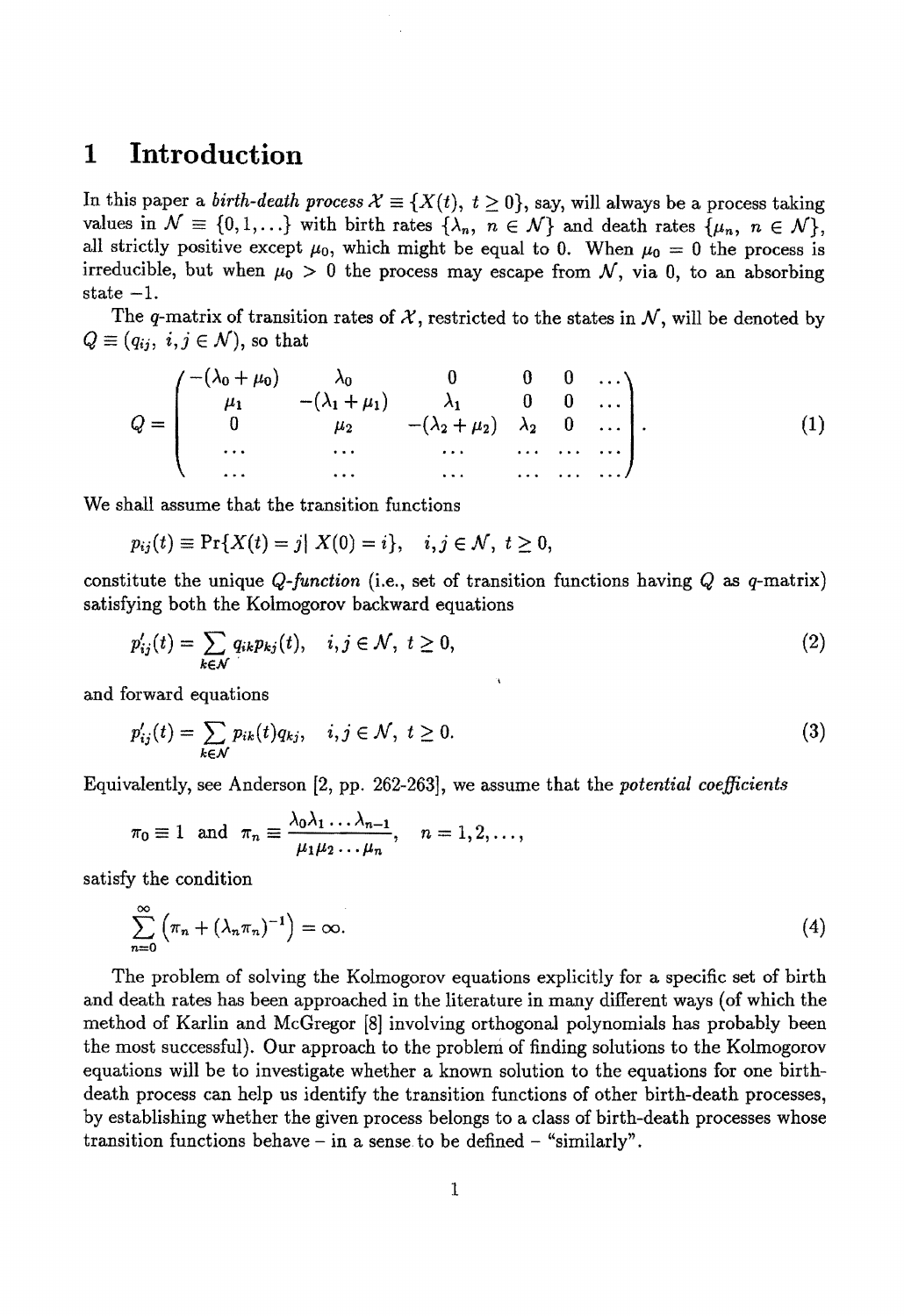Thus consider, besides  $X$ , another birth-death process  $\tilde{X}$ , determined by birth rates  $\{\tilde{\lambda}_n, n \in \mathcal{N}\}\$  and death rates  $\{\tilde{\mu}_n, n \in \mathcal{N}\}\$ , with potential coefficients  $\{\tilde{\pi}_n\}$  and transition functions  $\{\tilde{p}_{ij}(t)\}.$ 

Definition *The birth-death processes*  $X$  and  $\tilde{X}$  are said to be similar if the transition functions of  $X$  and  $\tilde{X}$  differ only by a constant factor, that is, if there are constants  $c_{ij}, i,j \in \mathcal{N}$ , such that

$$
\tilde{p}_{ij}(t) = c_{ij}p_{ij}(t), \quad i, j \in \mathcal{N}, \ t \geq 0. \tag{5}
$$

This concept of similarity is seemingly more general than that of Di Crescenzo [6], who calls the birth-death processes  $\mathcal X$  and  $\tilde{\mathcal X}$  similar if there are constants  $\nu_n$ ,  $n \in \mathcal N$ , such that

$$
\tilde{p}_{ij}(t) = \frac{\nu_j}{\nu_i} p_{ij}(t), \quad i, j \in \mathcal{N}, \ t \ge 0.
$$
\n
$$
(6)
$$

However, the next theorem shows that the two definitions actually amount to the same thing, and that birth and death parameters and transition functions of two similar birthdeath processes must be related in a very specific way. The proof of the theorem has been relegated to Section 5.

**Theorem 1** If X and  $\tilde{\mathcal{X}}$  are similar birth-death processes, then their birth and death pa*rameters are related as* 

$$
\tilde{\lambda}_n + \tilde{\mu}_n = \lambda_n + \mu_n, \quad \tilde{\lambda}_n \tilde{\mu}_{n+1} = \lambda_n \mu_{n+1}, \quad n \in \mathcal{N}, \tag{7}
$$

*while their transition functions satisfy* 

$$
\tilde{p}_{ij}(t) = \sqrt{\frac{\pi_i \tilde{\pi}_j}{\tilde{\pi}_i \pi_j}} \ p_{ij}(t), \quad i, j \in \mathcal{N}, \ t \geq 0.
$$
\n
$$
(8)
$$

One might suspect that, conversely, a birth-death process  $\tilde{\mathcal{X}}$  is similar to a given birthdeath process X if the birth and death rates of  $\tilde{\mathcal{X}}$  and X are related as in (7), but it is doubtful whether this is true in general unless one imposes an additional condition, as in the next theorem.

Theorem 2 *Let X be a birth-death process satisfying* 

$$
\sum_{n=1}^{\infty} \pi_n \left( \sum_{k=0}^{n-1} (\lambda_k \pi_k)^{-1} \right)^2 = \infty \quad \text{if} \quad \mu_0 > 0,
$$
\n(9)

and let  $\tilde{\mathcal{X}}$  be a birth-death process the rates of which are related to those of  $\mathcal X$  as in (7). Then the processes  $X$  and  $\tilde{X}$  are similar.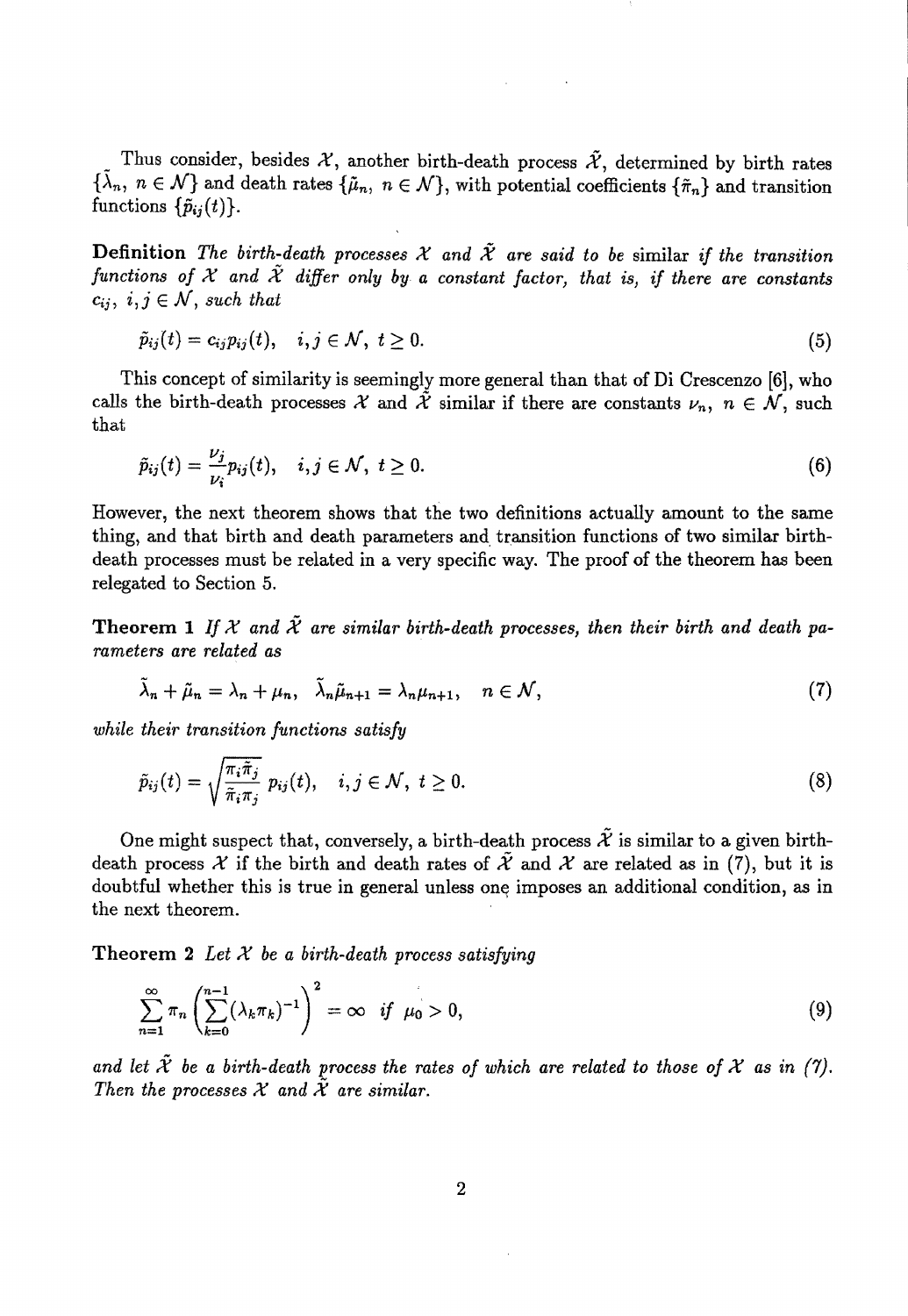Again, the proof of this theorem has been relegated to Section 5. In what follows we will assume the validity of condition (9), which is stronger than condition (4) when  $\mu_0 > 0$ .

The questions to be answered now are under which conditions the phenomenon of similarity occurs and, if it occurs, whether one can identify all the birth-death processes which are similar to a given process. These problems were partly resolved by Di Crescenzo [6] who restricted his analysis to the case  $\mu_0 > 0$  (see Di Crescenzo [7] for related results on *bilateral* birth-death processes). In the next section we obtain a complete solution, in which the crucial step is the application of a result of Chihara's [5] on *chain sequences.*  Some examples are given in Section 3 and in Section 4 we briefly discuss similarity for birth-death processes on a finite state space. As announced, Section 5 contains the proofs of Theorems 1 and 2.

### **2 Families of hirth-death processes**

We will assume that the transition functions  $\{p_{ij}(t), i, j \in \mathcal{N}\}\)$  of the birth-death process  $\mathcal{X} \equiv \{X(t), t \geq 0\}$ , with birth rates  $\{\lambda_n, n \in \mathcal{N}\}\$  and death rates  $\{\mu_n, n \in \mathcal{N}\}\$  satisfying (4) and (9), are known. We let

$$
\alpha_n \equiv \lambda_n + \mu_n, \ \ \beta_{n+1} \equiv \lambda_n \mu_{n+1}, \quad n \in \mathcal{N}.
$$
 (10)

The question posed at the end of the previous section may now be phrased as follows. Can we identify, besides  $\{\lambda_n, n \in \mathcal{N}\}\$  and  $\{\mu_n, n \in \mathcal{N}\}\$ , all other sets of birth rates  ${\{\tilde{\lambda}_n, n \in \mathcal{N}\}}$  and death rates  ${\{\tilde{\mu}_n, n \in \mathcal{N}\}}$  such that

$$
\tilde{\lambda}_n + \tilde{\mu}_n = \alpha_n, \quad \tilde{\lambda}_n \tilde{\mu}_{n+1} = \beta_{n+1}, \quad n \in \mathcal{N}.
$$
\n
$$
(11)
$$

This problem can be transformed into a problem involving *chain sequences.* Let us recall the definition and some basic results, see Chihara [3, Section III.5] and [5] for proofs and developments.

A sequence  ${a_n}_{n=1}^{\infty}$  is a *chain sequence* if there exists a second sequence  ${g_n}_{n=0}^{\infty}$  such that

$$
\begin{array}{ll}\n(i) & 0 \leq g_0 < 1, \quad 0 < g_n < 1, \quad n = 1, 2, \dots, \\
(ii) & a_n = (1 - g_{n-1})g_n, \quad n = 1, 2, \dots\n\end{array}\n\tag{12}
$$

The sequence  ${g_n}$  is called a *parameter sequence* for  ${a_n}$ . If both  ${g_n}$  and  ${h_n}$  are parameter sequences for *{an},* then

$$
g_n < h_n, n = 1, 2, ...,
$$
 if and only if  $g_0 < h_0.$  (13)

Every chain sequence  $\{a_n\}$  has a *minimal* parameter sequence  $\{m_n\}$  uniquely determined by the condition  $m_0 = 0$ , and it has a *maximal* parameter sequence  ${M_n}$  characterized by the fact that  $M_0 > g_0$  for any other parameter sequence  $\{g_n\}$ . For every  $x, 0 \le x \le M_0$ , there is a unique parameter sequence  ${g_n}$  for  ${a_n}$  such that  $g_0 = x$ .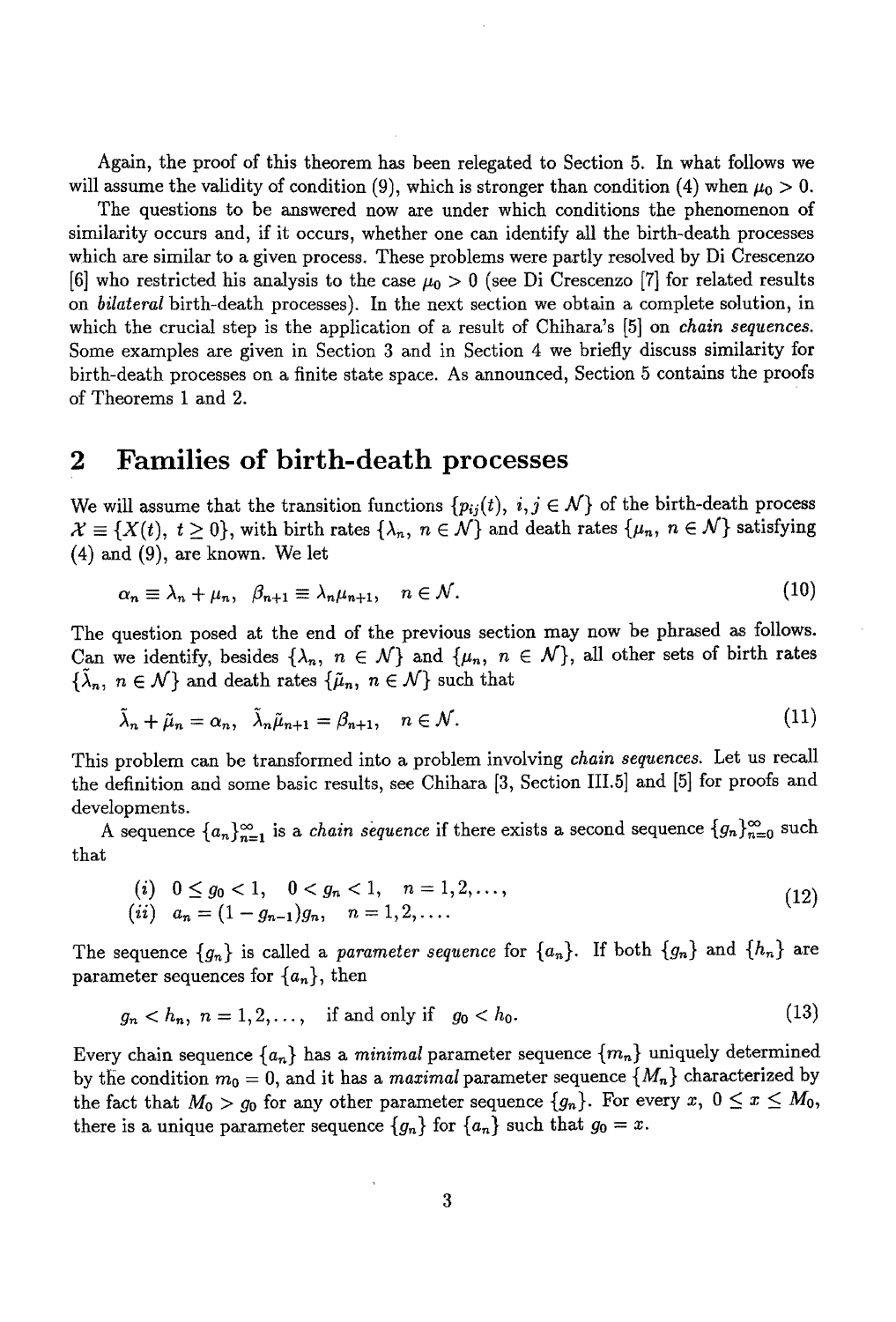Returning to the context of the birth-death process  $\mathcal{X}$ , we let

$$
\gamma_n \equiv \frac{\beta_n}{\alpha_{n-1}\alpha_n}, \quad n=1,2,\ldots,
$$

and observe that  $\{\gamma_n\}_{n=1}^{\infty}$  is a chain sequence, since we can write

$$
\gamma_n = \left(1 - \frac{\mu_{n-1}}{\lambda_{n-1} + \mu_{n-1}}\right) \frac{\mu_n}{\lambda_n + \mu_n},
$$

so that  $\{\mu_n/(\lambda_n + \mu_n)\}\)$  constitutes a parameter sequence for the chain sequence  $\{\gamma_n\}$ . Our task is now to find all parameter sequences for the chain sequence  $\{\gamma_n\}$ , since there is a one-to-one correspondence between parameter sequences for  $\{\gamma_n\}$  and sets of birth and death rates satisfying (11). Indeed, for every parameter sequence  $g \equiv \{g_n\}$  we can construct the corresponding birth rates  $\{\lambda_n^{(g)}\}$  and death rates  $\{\mu_n^{(g)}\}$  by letting

$$
\lambda_n^{(g)} = \alpha_n (1 - g_n), \quad \mu_n^{(g)} = \alpha_n g_n, \quad n \in \mathcal{N}.
$$
 (14)

The problem of identifying all parameter sequences for a chain sequence for which one parameter sequence is known, has been solved completely by Chihara [5]. (Note that there is a slip in [5, Eq. (3.8)]). In our setting the solution may be formulated as follows.

**Case (i):**  $\mu_0 = 0$ . Let

$$
S_{-1} \equiv 0, \quad S_n \equiv \lambda_0 \sum_{k=0}^n (\lambda_k \pi_k)^{-1}, \ n \in \mathcal{N}, \quad \text{and} \quad S \equiv \lim_{n \to \infty} S_n \tag{15}
$$

(possibly  $S = \infty$ ). Then all parameter sequences for  ${\gamma_n}$  are given by  ${g_n(x)}$ ,  $0 \le x \le$ *l/S,* where

$$
g_0(x) = x, \quad g_n(x) = \frac{\mu_n}{\lambda_n + \mu_n} \frac{1 - x S_{n-2}}{1 - x S_{n-1}}, \quad n \ge 1.
$$
 (16)

It follows in particular that  $\{\mu_n/(\lambda_n + \mu_n)\}\$ is the only parameter sequence for  $\{\gamma_n\}$  if  $S=\infty$ .

Case (ii):  $\mu_0 > 0$ . Let

$$
T_{-1} \equiv 0, \quad T_n \equiv \mu_0 \sum_{k=0}^n (\mu_k \pi_k)^{-1}, \ n \in \mathcal{N}, \quad \text{and} \quad T \equiv \lim_{n \to \infty} T_n \tag{17}
$$

(possibly  $T = \infty$ ). Then all parameter sequences for  $\{\gamma_n\}$  are given by  $\{g_n(x)\}, -\infty \leq$  $x \leq 1/T$ , where

$$
g_n(x) = \frac{\mu_n}{\lambda_n + \mu_n} \frac{1 - xT_{n-1}}{1 - xT_n}, \quad n \in \mathcal{N}.
$$
 (18)

It is interesting to observe that the maximal parameter sequence is obtained for  $x = 1/T$ . So the sequence  $\{\mu_n/(\lambda_n + \mu_n)\}\$ is the maximal parameter sequence for  $\{\gamma_n\}$  if  $T = \infty$ .

Translating these results in terms of birth and death rates we obtain the following theorem.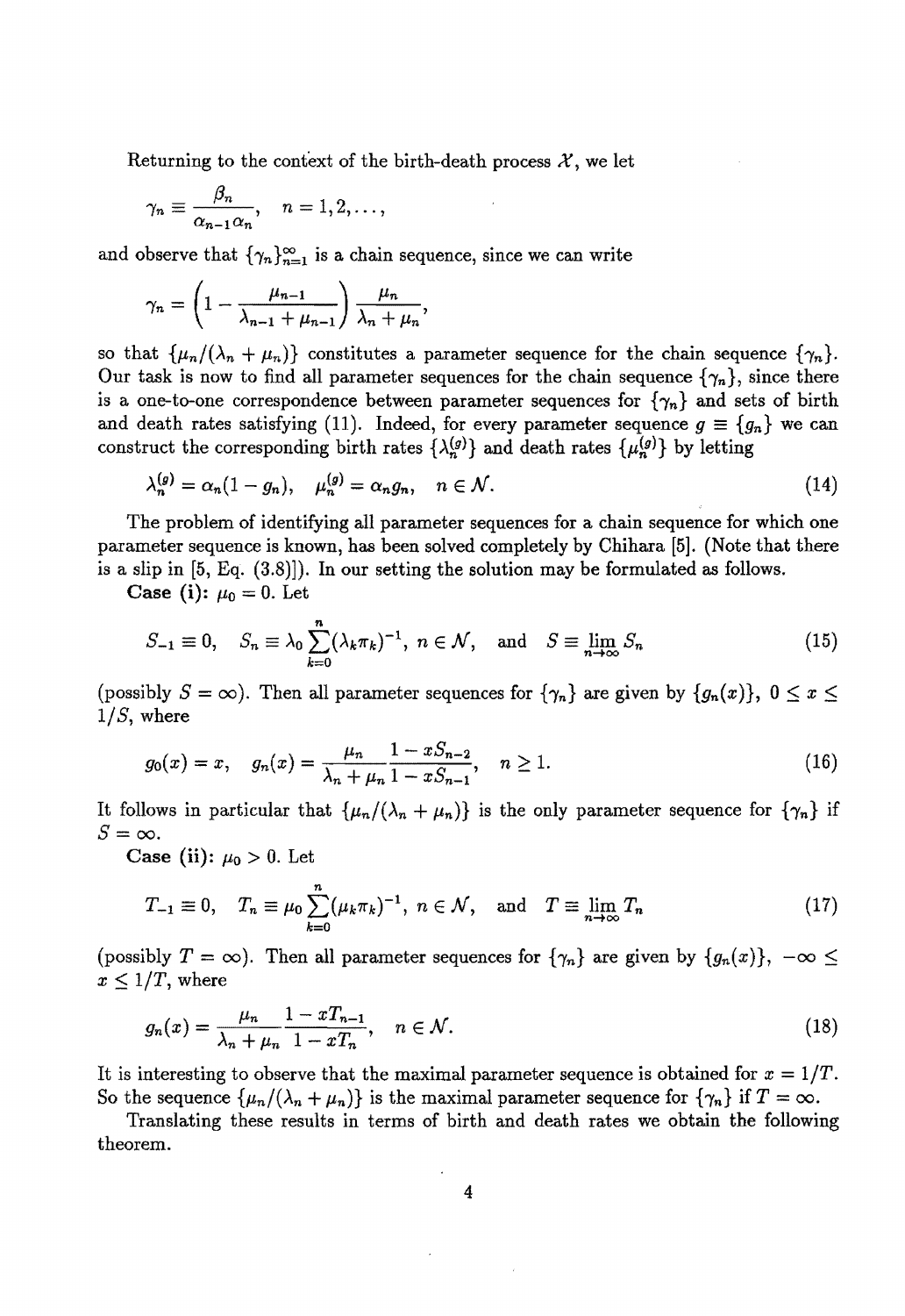Theorem 3 A birth-death process  $\mathcal X$  with birth rates  $\{\lambda_n, n \in \mathcal N\}$  and death rates  $\{\mu_n, n \in \mathcal{N}\}\$ is not similar to any other birth-death process if and only if

$$
\mu_0 = 0 \quad and \quad \sum_{n=0}^{\infty} (\lambda_n \pi_n)^{-1} = \infty. \tag{19}
$$

*In the opposite case the process is similar to any member of an infinite, one-parameter family of birth-death processes. The sets of birth rates and death rates for the members of this family are given by*  $\{\lambda_n(x), n \in \mathcal{N}\}\$  and  $\{\mu_n(x), n \in \mathcal{N}\}\$ , respectively, where  $\lambda_n(x) = \lambda_n + \mu_n - \mu_n(x)$ , and

$$
\mu_0(x) \equiv \lambda_0 x, \quad \mu_n(x) \equiv \mu_n \frac{1 - x S_{n-2}}{1 - x S_{n-1}}, \quad n \ge 1, \quad 0 \le x \le 1/S,
$$
\n(20)

*if*  $\mu_0 = 0$ , *and* 

$$
\mu_n(x) \equiv \mu_n \frac{1 - xT_{n-1}}{1 - xT_n}, \ n \ge 0, \quad -\infty \le x \le 1/T,
$$
\n(21)

*if*  $\mu_0 > 0$ . The quantities  $S_n$ ,  $S$ ,  $T_n$  and  $T$  are defined in (15) and (17).

**Remarks:** The condition (19) for nonsimilarity as well as the upper bound for  $\mu_0(x)$  in (20) were obtained previously by Karlin and McGregor [8, Lemma 1]. The condition (19) is actually equivalent to the birth-death process  $\mathcal X$  being recurrent, see, e.g., Karlin and McGregor [9]. Within the setting of similarity definition (6) the result for  $\mu_0 > 0$  was obtained earlier by Di Crescenzo in [6].,

For any *x* in the intervals given in (20) or (21) the corresponding birth and death rates are the rates of a birth-death process  $\tilde{\mathcal{X}}$ , say, which is similar to  $\mathcal{X}$  and whose transition functions can be expressed in the transition functions of  $\mathcal X$  as indicated in (8). It is interesting to observe that the range of possible values for  $\tilde{\mu}_0 = \mu_0(x)$ , the death rate in state 0 of  $\tilde{\mathcal{X}}$ , can be represented as

$$
0 \le \tilde{\mu}_0 \le \mu_0 + \left\{ \sum_{n=0}^{\infty} (\lambda_n \pi_n)^{-1} \right\}^{-1},\tag{22}
$$

both when  $\mu_0 = 0$  and when  $\mu_0 > 0$ . This can easily be verified from (20) and (21) by noting that  $\lambda_n \pi_n = \mu_{n+1} \pi_{n+1}$ . The minimal value  $\tilde{\mu}_0 = 0$  is obtained by letting  $x = 0$  when  $\mu_0 = 0$ , and  $x = -\infty$  when  $\mu_0 > 0$ , while the maximal value of  $\tilde{\mu}_0$  is obtained by choosing  $x = 1/S$  when  $\mu_0 = 0$ , and  $x = 1/T$  when  $\mu_0 > 0$ .

## **3 Examples**

#### **3.1 Example 1: Constant rates**

We first want to make some additional remarks on the example already discussed by Di Crescenzo [6]. So let  $\mathcal{X} \equiv \{X(t), t \geq 0\}$  be the birth-death process with constant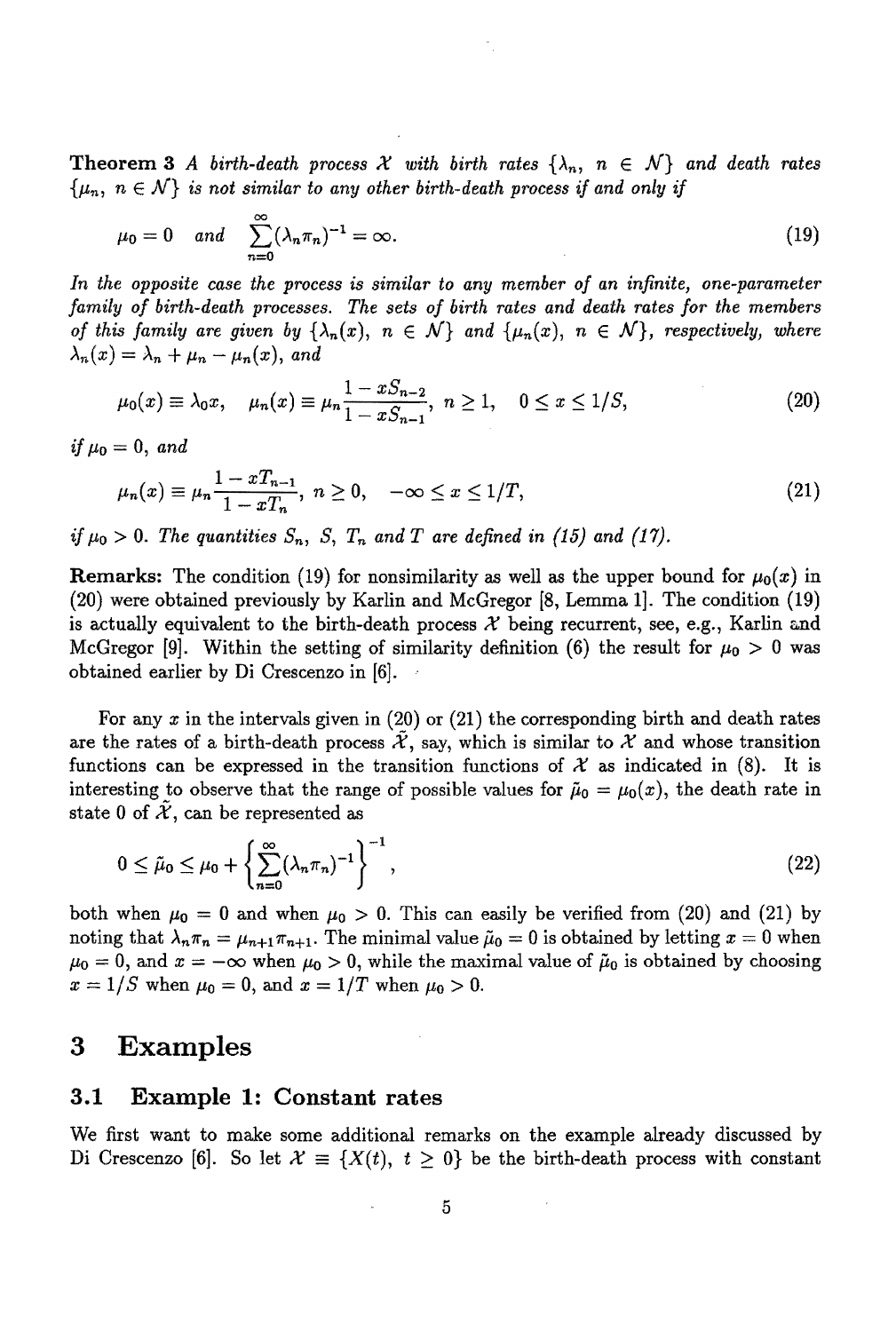birth rates  $\lambda_n \equiv \lambda$  and constant death rates  $\mu_n \equiv \mu$ ,  $n \in \mathcal{N}$ . Since  $\mu_0 > 0$  this process is transient. Ledermann and Reuter [11, formula (4.13)] were the first to show that its transition functions can be represented by

$$
p_{ij}(t) = \left(\sqrt{\frac{\lambda}{\mu}}\right)^{j-i} e^{-(\lambda+\mu)t} \left\{ I_{j-i}(2t\sqrt{\lambda\mu}) - I_{j+i+2}(2t\sqrt{\lambda\mu}) \right\}, \quad t \ge 0,
$$
 (23)

where  $I_n(.)$  is the nth modified Bessel function, see, e.g., Abramowitz and Stegun [1, Sect. 9.6]. It is readily seen that the quantities  $T_n$  of (17) are now given by

$$
T_n = \frac{\lambda^{n+1} - \mu^{n+1}}{(\lambda - \mu)\lambda^n}, \quad n \in \mathcal{N},
$$
\n(24)

while

$$
T = \begin{cases} \frac{\lambda}{\lambda - \mu} & \text{if } \lambda > \mu \\ \infty & \text{if } \lambda \le \mu. \end{cases}
$$
 (25)

Hence, we conclude from Theorem 3 that for each x in the interval  $-\infty \leq x \leq 1/T$ , the process  $\mathcal{X}^{(x)}$  with rates

$$
\lambda_n(x) = \lambda + \mu - \mu_n(x), \quad \mu_n(x) = \lambda \mu \frac{(\lambda - \mu)\lambda^{n-1} - x(\lambda^n - \mu^n)}{(\lambda - \mu)\lambda^n - x(\lambda^{n+1} - \mu^{n+1})}, \quad n \in \mathcal{N}, \qquad (26)
$$

is similar to  $\mathcal{X}$ , in accordance with Di Crescenzo [6]. In Figure 1 we show graphs of  $\mu_n(x)$ for  $n = 0, 1, \ldots, 5$  in the case  $\lambda = 2$  and  $\mu = 1$ .

We will look more closely at the extremal cases  $x = 1/T$  and  $x = -\infty$ . First, if  $\lambda \leq \mu$ , then  $T = \infty$  and hence  $\mathcal{X}^{(1/T)} = \mathcal{X}^{(0)} = \mathcal{X}$ , the process we started with. But if  $\lambda > \mu$ , then we have

$$
\lambda_n(1/T) = \mu, \quad \mu_n(1/T) = \lambda, \quad n \in \mathcal{N}.
$$
 (27)

So the process  $\mathcal{X}^{(1/T)}$  is the process we obtain by interchanging  $\lambda$  and  $\mu$ . Since the timedependent factors of (23) are symmetric in  $\lambda$  and  $\mu$ , it is evident that  $\mathcal{X}^{(1/T)}$  is similar to *X.* 

Taking  $x = -\infty$  we readily obtain

$$
\lambda_n(-\infty) = \frac{\lambda^{n+2} - \mu^{n+2}}{\lambda^{n+1} - \mu^{n+1}}, \quad \mu_n(-\infty) = \frac{\lambda \mu(\lambda^n - \mu^n)}{\lambda^{n+1} - \mu^{n+1}}, \quad n \in \mathcal{N},
$$
\n(28)

so that  $\mu_0(-\infty) = 0$  (as it should be). A little algebra subsequently reveals that the associated transition functions  $p_{ij}^{(-\infty)}(t)$  are given by

$$
p_{ij}^{(-\infty)}(t) = \lambda^{i-j} \frac{\lambda^{j+1} - \mu^{j+1}}{\lambda^{i+1} - \mu^{i+1}} p_{ij}(t), \quad t \ge 0.
$$
 (29)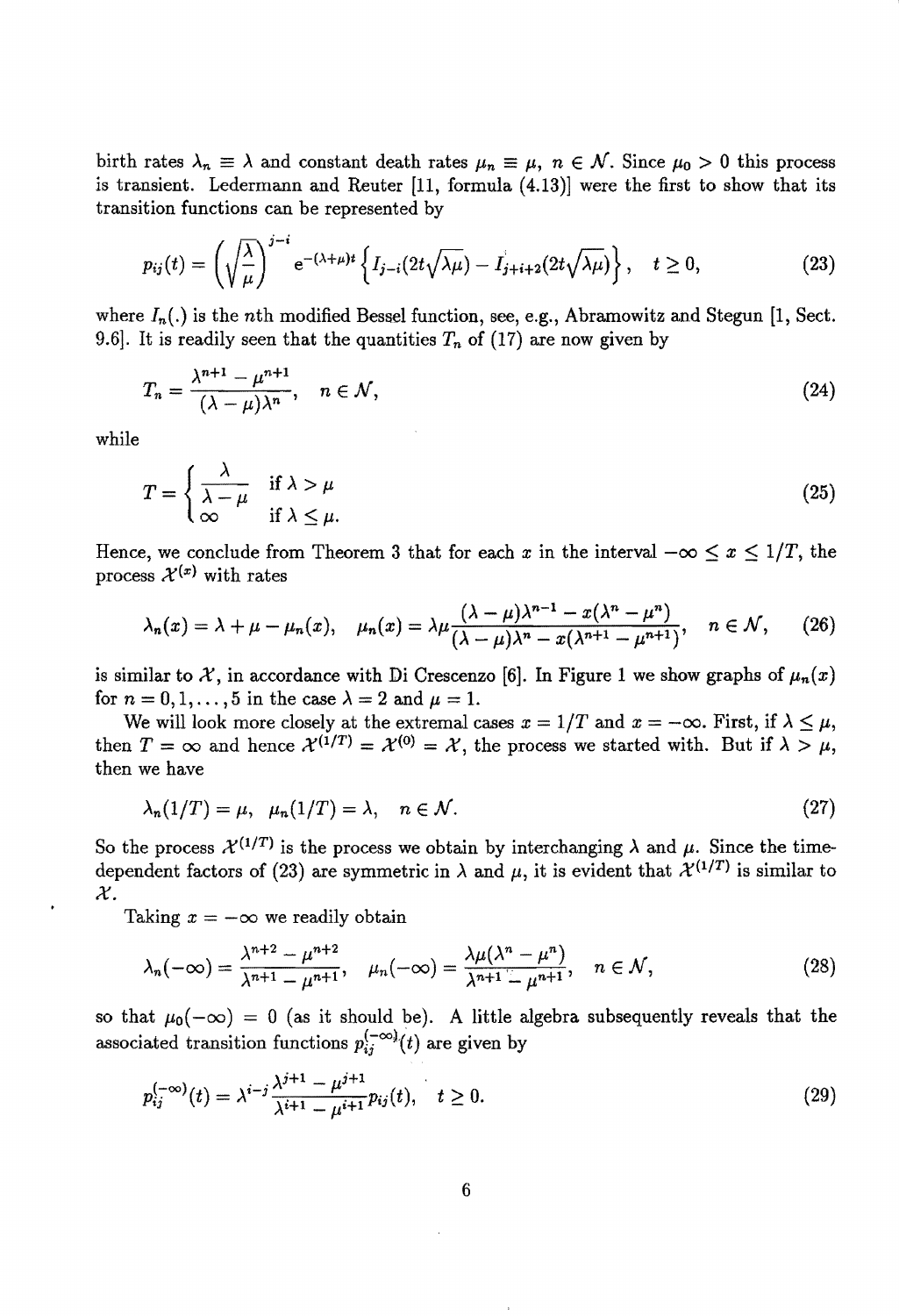

Figure 1:  $\mu_n(x)$ ,  $n = 0, 1, \ldots, 5$ , for  $\lambda = 2$  and  $\mu = 1$ 

#### **3.2 Example 2: Linear rates**

We next look at the birth-death process  $\mathcal{X} \equiv \{X(t), t \geq 0\}$  with birth rates  $\lambda_n \equiv n + a$ , for some  $a > 0$ , and death rates  $\mu_n \equiv n, n \in \mathcal{N}$ , so that  $\mu_0 = 0$ . The transition functions for  $X$  can be represented by

$$
p_{ij}(t) = \frac{i!}{\Gamma(a+i)} \int_0^\infty e^{-x(t+1)} L_i^{(a-1)}(x) L_j^{(a-1)}(x) x^{a-1} dx, \quad t \ge 0,
$$
\n(30)

where  $\Gamma(.)$  denotes the *gamma function* 

$$
\Gamma(z) \equiv \int_0^\infty e^{-x} x^{z-1} dx,
$$

and  $L_n^{(\alpha)}(x)$  is the *n*th *Laguerre polynomial*, normalized such that  $L_n^{(\alpha)}(0) = {n+\alpha \choose n}$ , see Karlin and McGregor [10] where  $\mathcal{X}$  is said to be *of type B*. The integrals (30) can easily be evaluated explicitly, yielding

$$
p_{ij}(t) = \frac{t^i}{(1+t)^{a+i}} \sum_{k=0}^i \binom{i}{k} \left(\frac{1-t}{t}\right)^k \left(\frac{t}{1+t}\right)^{j-k} \frac{(a+i)_{j-k}}{(j-k)!}, \quad t \ge 0,
$$
\n(31)

for  $i \leq j$ , see [10, p. 656], while it is obvious from (30) that

$$
p_{ij}(t) = \frac{i!}{j!} \frac{(a)_j}{(a)_i} p_{ji}(t), \quad t \ge 0.
$$
\n(32)

Here  $(x)_n \equiv \Gamma(x+n)/\Gamma(x)$ . It is not difficult to see that condition (19) for nonsimilarity is satisfied if and only if  $a \leq 1$ , so in what follows we will assume  $a > 1$ .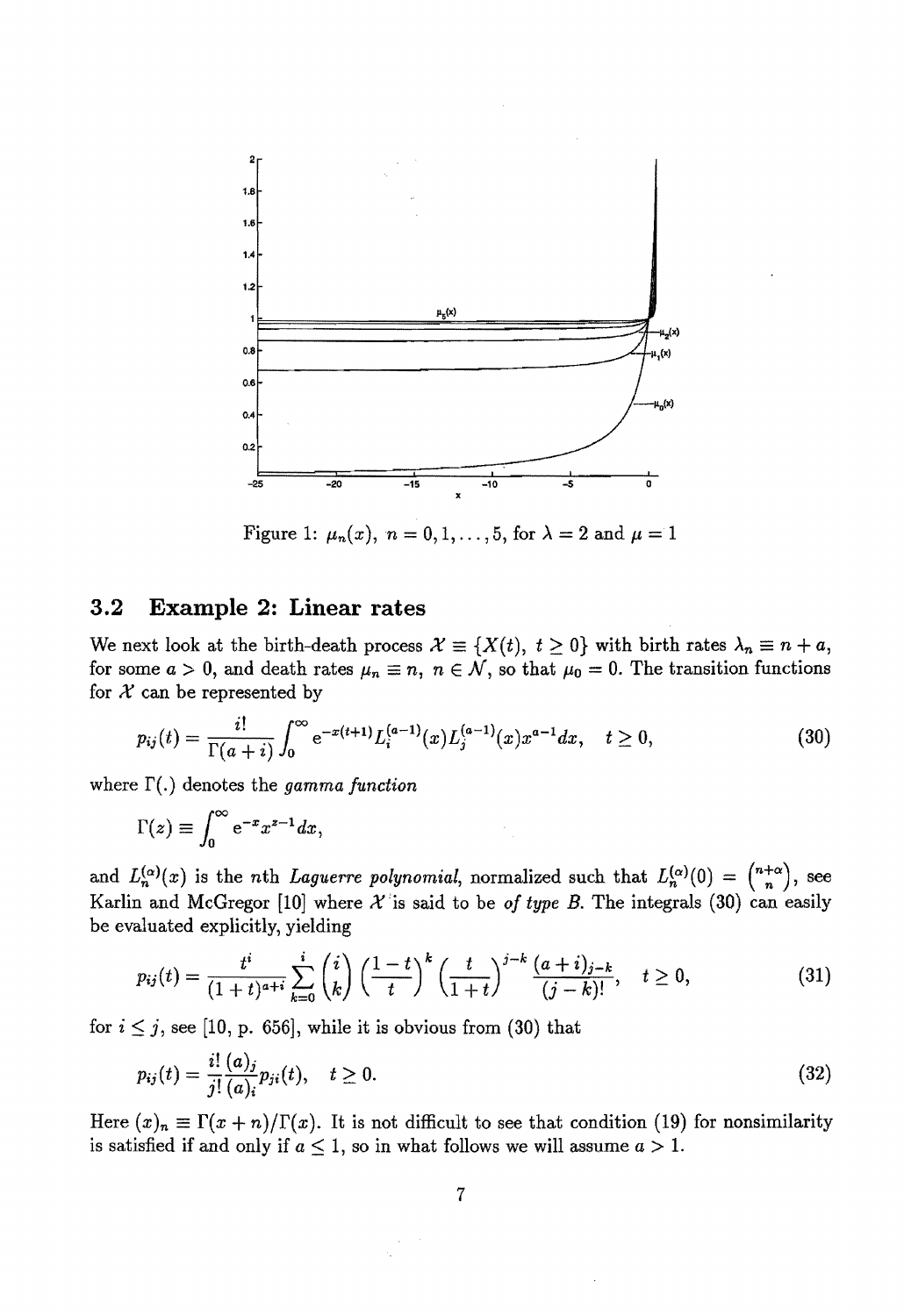

Figure 2:  $\mu_n(x)$ ,  $n = 0, 1, \ldots, 10$ , for  $a = 2$ 

The quantities  $S_n$  of (15) are now given by

$$
S_n = \sum_{k=0}^n \frac{k!}{(a+1)_k} = \frac{1}{a-1} \left( a - \frac{(n+1)!}{(a+1)_n} \right), \quad n \in \mathcal{N},
$$
\n(33)

as can easily be verified by induction. As a consequence,

$$
S = \sum_{k=0}^{\infty} \frac{k!}{(a+1)_k} = \frac{a}{a-1}.
$$
 (34)

process  $\mathcal{X}^{(x)}$  with rates

Hence, we conclude from Theorem 3 that for each x in the interval 
$$
0 < x \leq 1 - 1/a
$$
, the process  $\mathcal{X}^{(x)}$  with rates\n
$$
\mu_0(x) = ax, \quad \mu_n(x) = n(n+a-1) \frac{(a-1)_n - ax[(a)_{n-1} - (n-1)!]}{(a-1)_{n+1} - ax[(a)_n - n!]}, \quad n \geq 1,
$$
\n(35)

and  $\lambda_n(x) = 2n + a - \mu_n(x)$ ,  $n \in \mathcal{N}$ , is similar to  $\mathcal{X} \equiv \mathcal{X}^{(0)}$ . In Figure 2 we show graphs of  $\mu_n(x)$  for  $n = 0, 1, 2, ..., 10$  in the case  $a = 2$ .

Looking more closely at the extremal case  $x = 1 - 1/a$ , we have

$$
\lambda_n(1-1/a) = n+1, \quad \mu_n(1-1/a) = n+a-1, \quad n \in \mathcal{N}.
$$
 (36)

Karlin and McGregor [10] have found explicit expressions for the transition functions of the process  $\mathcal{X}^{(1-1/a)}$  (which they call *of type A*), which are indeed similar to those of  $\mathcal{X} \equiv \mathcal{X}^{(0)}$ and given by

$$
p_{ij}^{(1-1/a)}(t) = \frac{j!}{i!} \frac{(a)_i}{(a)_j} p_{ij}(t).
$$
\n(37)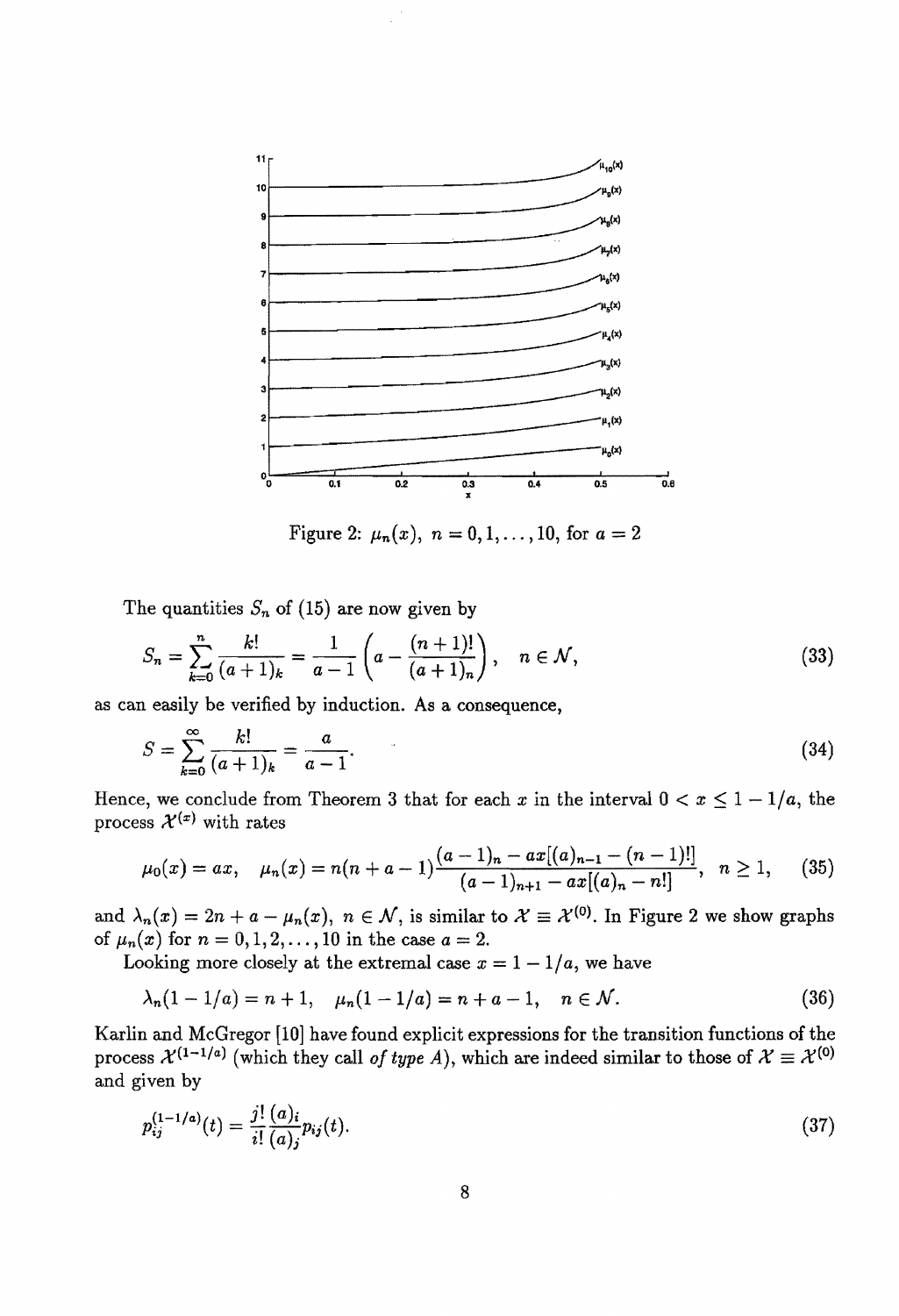#### **4 Birth-death processes with finite state space**

Let us now consider a birth-death process  $\mathcal{X} \equiv \{X(t), t \geq 0\}$  taking values in the *finite* set  $\mathcal{N} \equiv \{0, 1, \ldots, N\}$  with birth rates  $\{\lambda_n, n \in \mathcal{N}\}\$  and death rates  $\{\mu_n, n \in \mathcal{N}\}\$ , all strictly positive except  $\mu_0$  and  $\lambda_N$ , which may be equal to 0. When  $\mu_0 > 0$  the process may escape from  $N$ , via 0, to an absorbing state  $-1$ , and when  $\lambda_N > 0$  the process may escape from  $\mathcal N$ , via  $N$ , to an absorbing state  $N+1$ .

Again we can ask the question of whether there exist birth-death processes which are similar – in the sense of Section  $1 - \text{to } \mathcal{X}$ . This problem may be analysed in a way which is similar to that of Section 2, but now involving *finite* chain sequences, that is, numerical sequences  ${a_n}_{n=1}^N$  for which there exists a sequence  ${g_n}_{n=0}^N$  - a *parameter sequence* for  ${a_n}$  – such that

$$
\begin{array}{ll}\n(i) & 0 \leq g_0 < 1, \quad 0 < g_n < 1, \ n = 1, 2, \dots, N - 1, \quad 0 < g_N \leq 1, \\
(ii) & a_n = (1 - g_{n-1})g_n, \quad n = 1, 2, \dots, N.\n\end{array}\n\tag{38}
$$

We will not give the details of the analysis leading to the following analogue of Theorem 3.

Theorem 4 *A* birth-death process X with finite state space  $N \equiv \{0, 1, ..., N\}$ , birth rates  $\{\lambda_n, n \in \mathcal{N}\}\$  and death rates  $\{\mu_n, n \in \mathcal{N}\}\$  *is not similar to any other birth-death process if and only if* 

$$
\mu_0 = \lambda_N = 0. \tag{39}
$$

*In the opposite case the process is similar to an infinite, one-parameter family of birth-death processes. The sets of birth rates and death rates for the members of this family are 9iven by*  $\{\lambda_n(x), n \in \mathcal{N}\}\$  *and*  $\{\mu_n(x), n \in \mathcal{N}\}\$ , *respectively, where*  $\lambda_n(x) = \lambda_n + \mu_n - \mu_n(x)$ , and

$$
\mu_0(x) \equiv \lambda_0 x, \quad \mu_n(x) \equiv \mu_n \frac{1 - x S_{n-2}}{1 - x S_{n-1}}, \quad n = 1, 2, ..., N, \quad 0 \le x \le (S_{N-1} + \lambda_0 D)^{-1}, (40)
$$
\n
$$
= 0, \text{ and}
$$
\n
$$
\mu_n(x) \equiv \mu_n \frac{1 - x T_{n-1}}{1 - x T_n}, \quad n = 0, 1, ..., N, \quad -\infty \le x \le (T_N + \mu_0 D)^{-1}, \tag{41}
$$

*if*  $\mu_0 = 0$ , *and* 

$$
\mu_n(x) \equiv \mu_n \frac{1 - xT_{n-1}}{1 - xT_n}, \quad n = 0, 1, \dots, N, \quad -\infty \le x \le (T_N + \mu_0 D)^{-1}, \tag{41}
$$

*if*  $\mu_0 > 0$ . Here  $D \equiv (\lambda_N \pi_N)^{-1}$ , which should be interpreted as  $\infty$  when  $\lambda_N = 0$ , and the *quantities*  $S_n$  and  $T_n$  are as in (15) and (17), respectively.

It is easy to see that the ranges of possible values of  $\tilde{\mu}_0 = \mu_0(x)$  and  $\lambda_N = \lambda_N(x)$  are given by

$$
0 \leq \tilde{\mu}_0 \leq \mu_0 + \lambda_N \pi_N \left\{ 1 + \lambda_N \pi_N \sum_{n=0}^{N-1} (\lambda_n \pi_n)^{-1} \right\}^{-1}, \tag{42}
$$

and

$$
0 \le \tilde{\lambda}_N \le \lambda_N + \mu_0 \pi_N^{-1} \left\{ 1 + \mu_0 \sum_{n=0}^{N-1} (\lambda_n \pi_n)^{-1} \right\}^{-1}, \tag{43}
$$

for  $\mu_0 \geq 0$  and  $\lambda_N \geq 0$ . Moreover, when  $\tilde{\mu}_0$  attains its minimal value 0 then  $\lambda_N$  attains its maximal value and vice versa.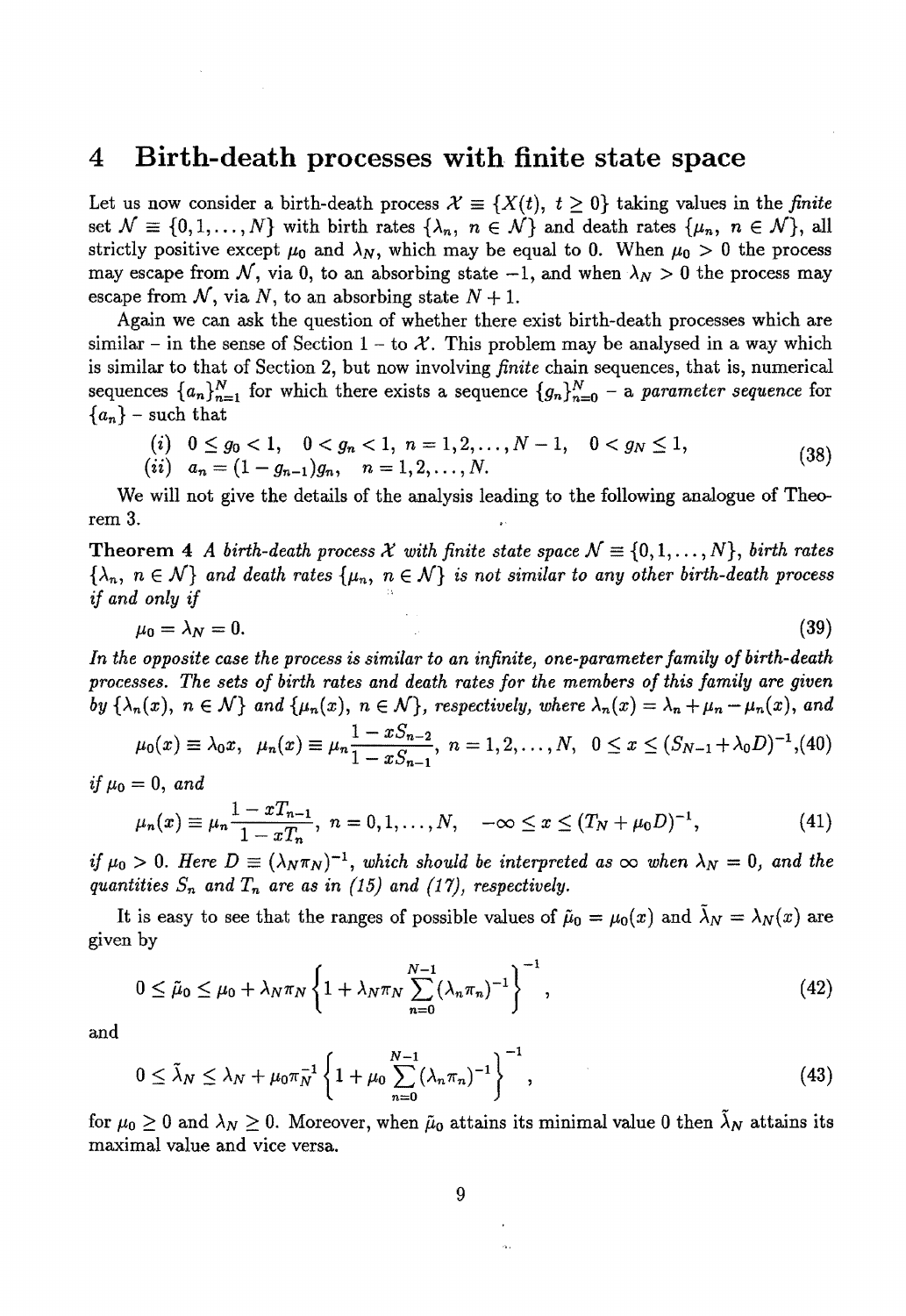## **5 Proofs**

**Proof of Theorem 1.** It will be convenient to let  $P(t) \equiv (p_{ij}(t), i, j \in \mathcal{N})$ , and write the Kolmogorov equations (2) and (3) in matrix notation as

$$
P'(t) = QP(t) = P(t)Q, \quad t \ge 0. \tag{44}
$$

With superscript <sup>(*n*)</sup> denoting (elementwise) nth derivative we then have  $P^{(n)}(0+) = Q^n$ , so if  $X$  and  $\tilde{X}$  are similar, that is, if (5) holds true, then

$$
(\tilde{Q}^n)_{ij} = c_{ij}(Q^n)_{ij}, \quad i, j \in \mathcal{N}, \ n = 0, 1, \dots
$$
\n(45)

Taking  $n = |i - j|$  it now follows readily that

$$
c_{ij} = \begin{cases} \frac{\tilde{\lambda}_i \tilde{\lambda}_{i+1} \dots \tilde{\lambda}_{j-1}}{\lambda_i \lambda_{i+1} \dots \lambda_{j-1}} & j > i \\ 1 & j = i \\ \frac{\tilde{\mu}_{j+1} \tilde{\mu}_{j+2} \dots \tilde{\mu}_i}{\mu_{j+1} \mu_{j+2} \dots \mu_i} & j < i. \end{cases} \tag{46}
$$

Hence, choosing  $n = 1$  and  $j = i$  in (45) immediately gives us

$$
\tilde{\lambda}_i + \tilde{\mu}_i = \lambda_i + \mu_i, \quad i \in \mathcal{N}.
$$
\n
$$
(47)
$$

The forward equations for  $\tilde{\mathcal{X}}$  imply

$$
\tilde{p}'_{i+2,i+1}(t) = \tilde{\lambda}_i \tilde{p}_{i+2,i}(t) - (\tilde{\lambda}_{i+1} + \tilde{\mu}_{i+1}) \tilde{p}_{i+2,i+1}(t) + \tilde{\mu}_{i+2} \tilde{p}_{i+2,i+2}(t), \quad i \in \mathcal{N},
$$

which, upon substitution of  $(5)$ ,  $(46)$  and  $(47)$ , leads to

$$
p'_{i+2,i+1}(t) = \tilde{\lambda}_i \frac{\tilde{\mu}_{i+1}}{\mu_{i+1}} p_{i+2,i}(t) - (\lambda_{i+1} + \mu_{i+1}) p_{i+2,i+1}(t) + \mu_{i+2} p_{i+2,i+2}(t), \quad i \in \mathcal{N}.
$$

But the forward equations for X tell us that the coefficient of  $p_{i+2,i}(t)$  should be  $\lambda_i$ , so we must have

$$
\tilde{\lambda}_i \tilde{\mu}_{i+1} = \lambda_i \mu_{i+1}, \quad i \in \mathcal{N}, \tag{48}
$$

as required. Moreover, as a consequence of (46) we have

 $\sim$ 

$$
c_{ij} = \frac{\pi_i \tilde{\pi}_j}{\tilde{\pi}_i \pi_j} c_{ji},\tag{49}
$$

while (46) and (48) imply  $c_{ij} = c_{ji}^{-1}$  for all  $i, j \in \mathcal{N}$ . Combining these results gives us (8), completing the proof of Theorem 1.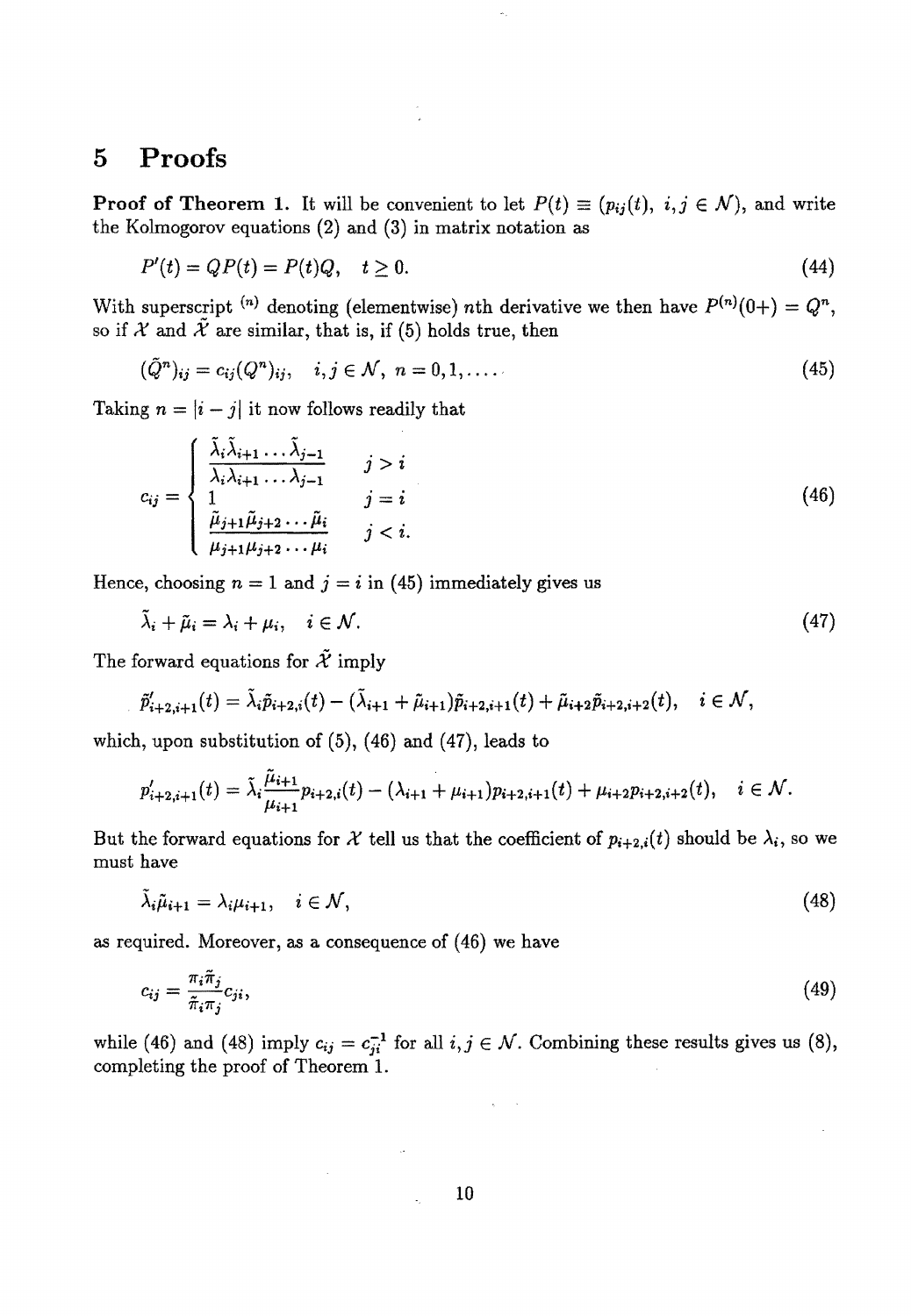**Proof of Theorem 2.** We let

$$
A \equiv \begin{pmatrix} -(\lambda_0 + \mu_0) & \sqrt{\lambda_0 \mu_1} & 0 & 0 & 0 & \dots \\ \sqrt{\lambda_0 \mu_1} & -(\lambda_1 + \mu_1) & \sqrt{\lambda_1 \mu_2} & 0 & 0 & \dots \\ 0 & \sqrt{\lambda_1 \mu_2} & -(\lambda_2 + \mu_2) & \sqrt{\lambda_2 \mu_3} & 0 & \dots \\ \dots & \dots & \dots & \dots & \dots & \dots \\ \dots & \dots & \dots & \dots & \dots & \dots \end{pmatrix}, \quad (50)
$$

and note that A can be represented as

$$
A = \Pi^{1/2} Q \Pi^{-1/2},\tag{51}
$$

where  $\Pi^{1/2}$  and  $\Pi^{-1/2}$  denote the diagonal matrices with entries  $\pi_n^{1/2}$ ,  $n \in \mathcal{N}$ , and  $\pi_n^{-1/2}$ ,  $n \in \mathcal{N}$  $N$ , respectively, on the diagonals. It now follows from (44) that

$$
\Pi^{1/2} P'(t) \Pi^{-1/2} = A \Pi^{1/2} P(t) \Pi^{-1/2} = \Pi^{1/2} P(t) \Pi^{-1/2} A,
$$

so that

 $R_P(t) \equiv \Pi^{1/2} P(t) \Pi^{-1/2}, \quad t \ge 0,$ (52)

is a solution to the system

$$
\begin{cases}\nR'(t) = AR(t) = R(t)A, & t \ge 0, \\
R(0) = I,\n\end{cases}
$$
\n(53)

where I denotes the infinite identity matrix.

When the birth and death rates of  $\mathcal X$  are related to those of  $\mathcal X$  as in (7) we have

$$
\tilde{\Pi}^{1/2} \tilde{Q} \tilde{\Pi}^{-1/2} = \Pi^{1/2} Q \Pi^{-1/2} = A.
$$
\n(54)

Consequently, arguing as before, we find that  $R_{\tilde{P}}(t) \equiv \tilde{\Pi}^{1/2} \tilde{P}(t) \tilde{\Pi}^{-1/2}$  is also a solution to (53). If the solution to (53) is unique, we must therefore have

$$
\tilde{\Pi}^{1/2} \tilde{P}(t) \tilde{\Pi}^{-1/2} = \Pi^{1/2} P(t) \Pi^{-1/2},
$$

and hence

$$
\tilde{P}(t) = \tilde{\Pi}^{-1/2} \Pi^{1/2} P(t) \Pi^{-1/2} \tilde{\Pi}^{1/2},\tag{55}
$$

so that *X* and  $\tilde{\mathcal{X}}$  are similar. So it remains to be shown that the solution to (53) is unique.

Obviously, we are only interested in solutions  $R(t) \equiv (r_{ij}(t), i, j \in \mathcal{N})$ ,  $t \geq 0$ , to (53) which can be represented in terms of the rates and transition functions of some birth-death process, as in (52). Following the approach of Karlin and McGregor [8] it is not difficult to see that such a solution can also be written as

$$
r_{ij}(t)=\int_0^\infty {\rm e}^{-xt}q_i(x)q_j(x)\psi(dx),\quad i,j\in\mathcal N,\,\,t\geq 0,
$$

where  $\psi$  is a solution of the *Stieltjes moment problem* (Smp) associated with the matrix *A* of (51), and  $q_i(x)$  are the corresponding orthonormal polynomials. As a consequence,

 $\pm$